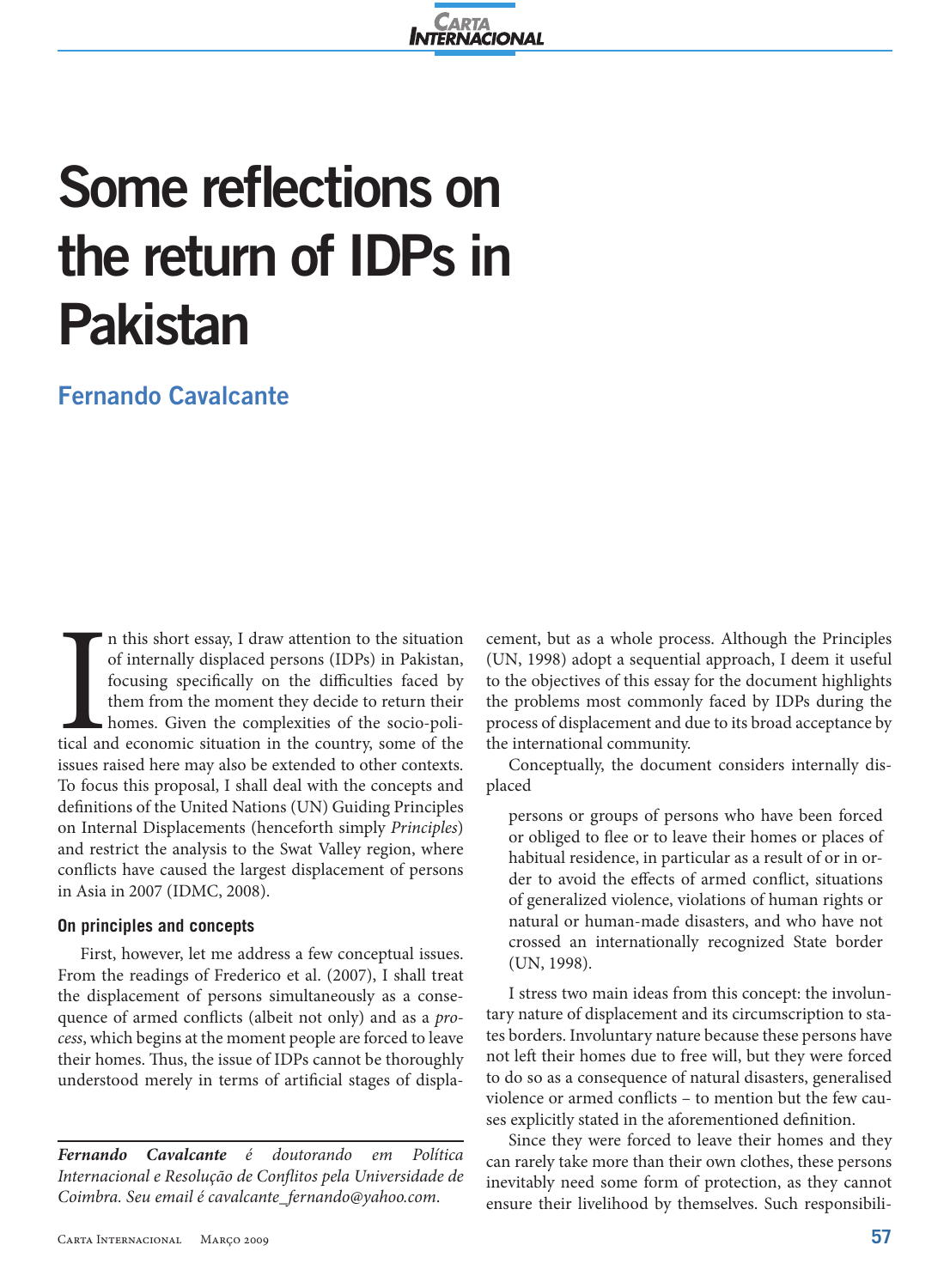ty falls upon the state in which they are, once they have not "crossed an internationally recognized State border" – which would, therefore, turn them refugees. Hence, there is a clear influence of the traditional concept of state sovereignty in this working definition, and thus IDPs become a legitimate concern for the international community when that state refuses or is unable to guarantee such protection (Mooney, 2005).

#### **The internal conflicts of Pakistan**

For decades, Pakistan has suffered from corruption, institutional inefficiency and recurrent autocratic military regimes. More recently, the country has experienced a relative increase in internal fighting when the then President Pervez Musharraf ceased support for the Taliban regime, becoming one of the main Washington allies in the Middle East – albeit this is a rather dubious relationship (The Economist, 2008). Since then, in addition to supporting actions of intelligence, Islamabad has sent troops to combat Talibans in the large border with Afghanistan, especially in the Federally Administered Tribal Areas (FATA) and the North West Frontier Province (NWFP) – wherein the Swat Valley is located.

In the 1990s, the inhabitants of the province witnessed the emergence of the *Tehreek-e-Nafaz-e-Shariat-e-Mohammadi* (TNSM), an extremist Sunni group who, inspired by the Taliban, has sought to impose the Sharia in the region. Such attempt, however, were not much successful due to the counterweight of slightly more secular groups and parties (ICG, 2005). In 2001, following the US-led intervention in Afghanistan, the TNSM started recruiting tions (IDMC, 2008, HRCP, 2008).

The geographical limits with the FATA also contribute to the turbulence and instability of the NWFP for two reasons. First, because the Talibans who seek for shelter in the mountains of the tribal areas eventually reach the NWFP. Furthermore, there is an important flow of displaced persons from the FATA to the province: at least 80,000 people were forced to leave their homes towards the NWFP due to violent clashes in the tribal areas (IDMC, 2008).

#### **The arduous return**

There are several causes for displacement in Pakistan: earthquakes, cyclones, floods, armed conflicts and development projects in some areas (IDMC, 2008). Following the proposal stated in the first section, however, I have restricted this analysis to only one of these causes – armed conflicts – and to a single region – the Swat Valley, in the NWFP. They are now analysed in the light of the last section of the Principles, related to the return, resettlement and reintegration of IDPs (principles 28 to 30).

According to the Principles, the competent authorities are responsible for establishing the conditions and means for the voluntary return of IDPs or their resettlement in another part of the country, and for facilitating the process of reintegration (Principle 28.1). To achieve the objectives of this essay, I shall treat security as one of the conditions and the programmes and strategies aiming the return of IDPs as one of the means.

Since displaced persons have been forced or obliged to leave their homes "in particular as a result of or in order to avoid the effects" (see definition above) of widespread

**Authorities have to provide the safety of displaced persons in their journey back, the basic services in their place of origin, and the reconstruction of local infrastructure, usually destroyed by the fightings. However, Islamabad does not promote any of these actions in the NWFP.**

violence and armed conflicts (among others), the ability of the competent authorities to provide them security becomes a crucial factor for their return. The perception of recurrent fighting or the feeling of insecurity in the Swat Valley, which have been reinforced by the failure of the

combatants to fight alongside their allies. Although weakened by several deaths and arrests, the remaining militants rallied as a pro-Taliban armed movement and, from July 2007, they started combating the Pakistani government. In one of their first actions, the militants launched offensives in several cities in the Swat Valley in an attempt to create an Islamic state (ICG, 2006b).

In October, when TNSM has already gained control over about 60 towns in the region, the central government started responding with air bombings and military ground actions. These operations produced the largest displacement of persons in Asia in 2007, with estimates ranging from 400,000 to 900,000 persons – the official figures are not reliable and the Pakistani government hampers the access of international organisations for further investigapeace agreements signed between the central government and local forces (ICG, 2006a, 2006b), clearly discourages the return of displaced persons – or at least causes some delay. The lack of security (or the perception of insecurity) also affects the IDPs camps established by international organisations such as the UNHCR (IDMC, 2008, IRIN, 2008, HRCP, 2008).

Islamabad, however, cannot guarantee such security to the displaced persons due to the lack of both economic resources and political capability. The prospects for the cessation of hostilities seem even less encouraging if we remember that the political turmoil in the country reflects, partially, inter-tribal tensions and, especially in the NWFP, tensions between the provincial and the federal authorities (UNHCR, 2007).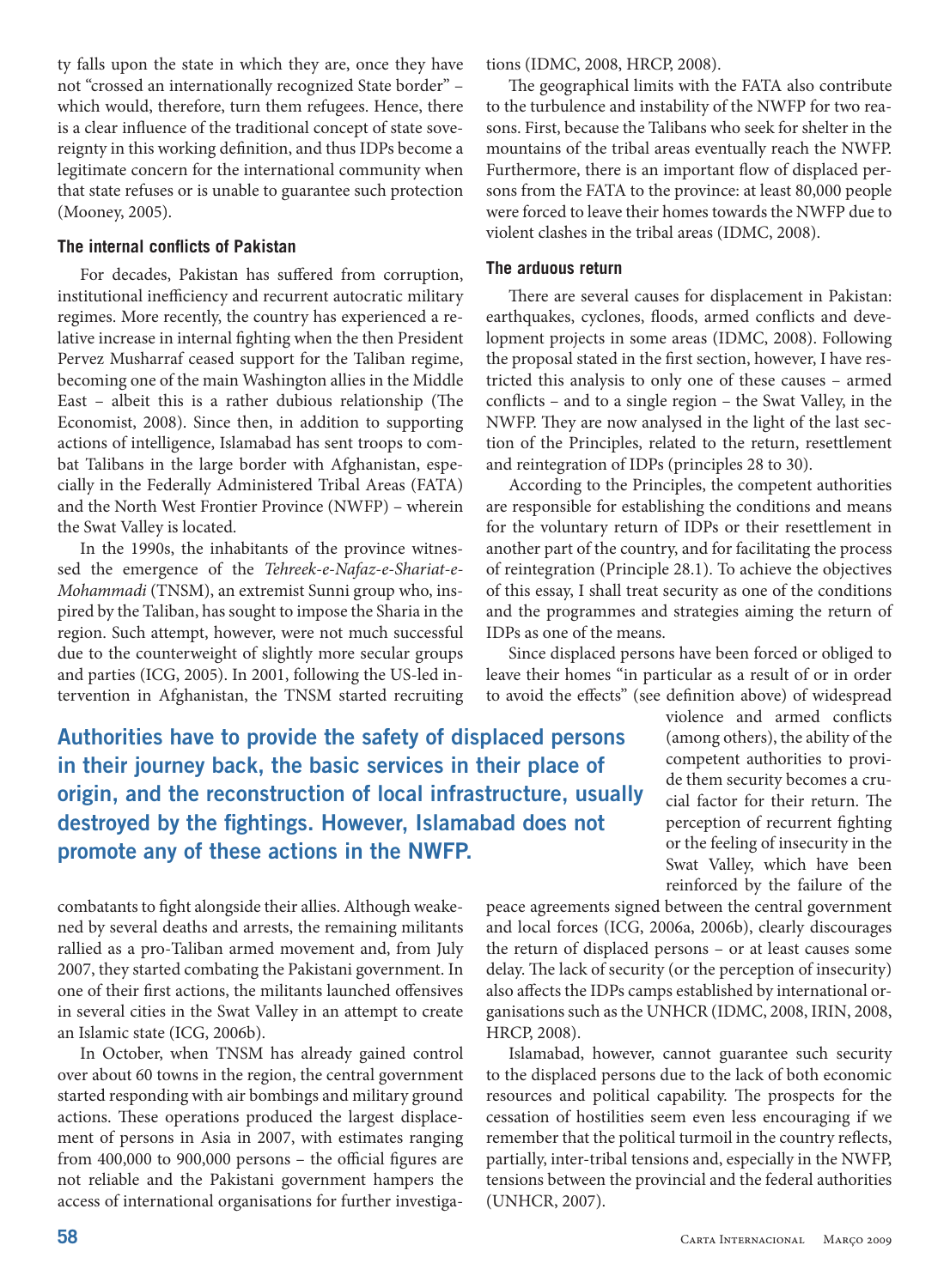The programmes and strategies directed to the displaced persons are the means used to ensure their return "in safety and with dignity". In this sense, authorities have to provide, amongst others, the safety of displaced persons in their journey back; the basic services in their place of origin, such as schools, roads, and health centres; and the reconstruction of local infrastructure, usually destroyed by the fightings. However, Islamabad does not promote any of these actions in the NWFP and the few ongoing initiatives – which are clearly inadequate – were initially proposed by the provincial governments (IDMC, 2008). Besides the differences in political interests that undermine the implementation of such actions, it is noteworthy to stress that

may proportionate discrimination regarding the use of the existing infrastructure. Finally, it is necessary to consider the role of women in the strategies of return, since they often assume new social roles when other family members die (Shoemaker, 2002) – too often, men remain in the Valley to guarantee their homes, but it is not infrequent that they become victims of the conflict before the return of their families (IDMC, 2008).

In regard to Principle 29.2, Islamabad is not able to ensure the recovery of IDPs' property. In the Valley, after the first levy of displacement, many persons returned and found their homes destroyed as a result of the bombings carried out by the government troops (IDMC, 2008).

## **The virtual collapse of Pakistan's economy makes any financial assistance or economic compensation for the returnees almost impossible. Islamabad cannot even enforce property rights, hampering the conditions of those people who, after returning, found their homes occupied by others.**

the financial resources needed to establish and sustain those programs are scarce in an economy with inflation rates at about 30 percent – and in talks with the IMF to obtain emergency financial aids (The Economist, 2008b).

Attaining success in the return of those persons also requires the effective participation of IDPs in the planning and development of the actions and programmes aiming their return and reintegration (Principle 28.2). Including IDPs is an important step for undermining possible feelings of exclusion and for giving them a sense of dignity, frequently lost as a result of displacement (Frederick, 2007). Moreover, the interests of the IDPs can be very different, depending on the hardships suffered during the displacement and on the reality they face after returning home (IRIN, 2008, HRCP, 2008). Therefore, who is in a better position than the IDPs themselves, the target audience of those actions, to assert their needs? In the Swat Valley, however, the dialogue between local authorities and militants and the central government is precarious due to political and religious differences – even the peace agreements signed between Islamabad and the local forces have failed (ICG, 2006b, 2007).

Also according to the Principles, it is crucial that the returnees do not suffer any discrimination after their return (Principle 29.1). However, the Pakistani government has just incipient capabilities to address such issue, especially if we take into account the aspects of religion, gender and resentment. TNSM religious fundamentalism too often leads to bombings against music and video shops, Internet access local stations and schools for girls (IDMC, 2008). It is also possible that people who remained resent the return of those who have left their homes, a situation that can hamper the sharing of the already limited resources and The virtual collapse of Pakistan's economy makes any financial assistance or economic compensation for the returnees almost impossible. Moreover, with the weakened rule of law, Islamabad cannot even enforce the very right of property, hampering the conditions of those persons

who, after returning, find their homes occupied by others (IDMC, 2008) – who, in turn, pledge the right not to leave, since they have not "abandoned" the place.

With the clear debility of the central government, other states or organisations sought to assume the responsibility to protect the displaced. Humanitarian organisations, however, have been granted a restricted access to the Swat Valley, in a clear contrast to the last principle of the document in reference. Such access is limited or even inexistent due to both the precarious security conditions and to the Taliban militants, who threaten to attack the camps of displaced persons established by humanitarian organisations (IDMC, 2008). In the Swat Valley, whilst not completely impeding the access of those organisations – as in other regions of the country (IDMC, 2008) – the central government has limited the freedom of press, preventing some facts – such as the number of displaced persons – from being accurately assessed and published.

#### **Final remark**

In this brief essay, I sought to point out some of the difficulties faced by IDPs in their return to the Swat Valley. The case study was chosen due to the large number of displacements in 2007, but the difficulties in the region can be generalised to the entire country as the Pakistani state is unable to comply with one of its most basic functions: to ensure the safety of its citizens.

The analysis has found that the solution to the return of IDPs to the Swat Valley – just as in other regions or countries in similar situation – requires deep and longlasting measures that tackle the root-causes of the conflict. Accordingly, any strategy that neglects the restoration of the Pakistani state, including strengthening the rule of law